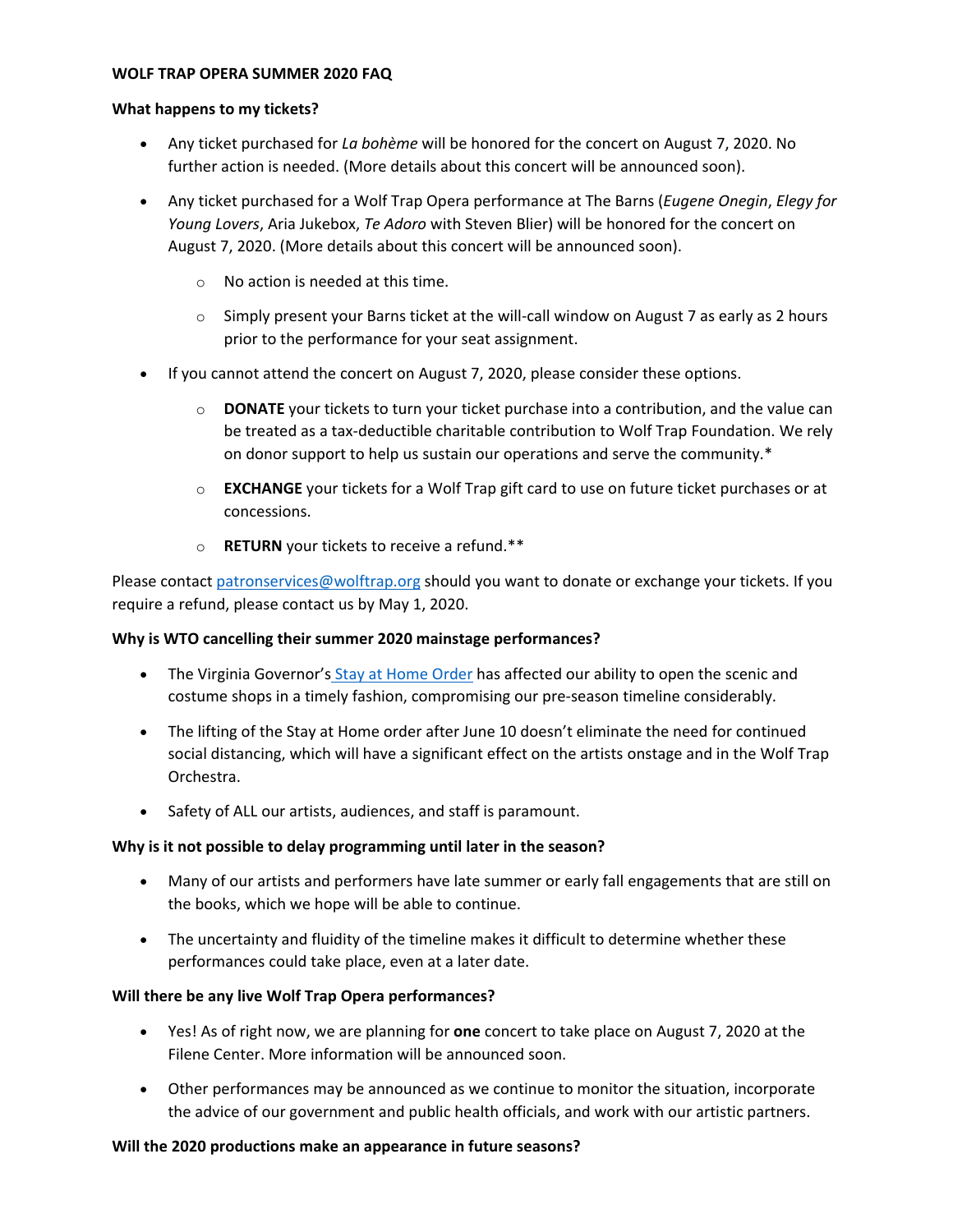• Due to artist availability and our unique practice of choosing repertoire to showcase our artists' strengths, the chance of seeing summer 2020 productions in a future season is low. (Never say never, though!)

# **What's happening with all of the auxiliary programming for the 2020 season?**

• WTO is working closely with our partner organizations to determine whether that programming will go forward, and in what manner. Please stay in contact with us via ou[r website,](https://www.wolftrap.org/opera.aspx) our *Insider* [Mailing List,](http://www.magnetmail.net/actions/subscription_form_wolftrap.cfm?subgroups=770473) and our [Facebook page](https://www.facebook.com/WolfTrapOpera/) for more information.

## **Will there be any online programming?**

- WTO is working with the American Federation of Musicians to rebroadcast operas from previous seasons.
- WTO is evaluating and developing best practices for creating and distributing new programming - live and recorded.

# **What are WTO's modified practices in response to Covid-19?**

- Our three core groups of artists—Filene Artists, Studio Artists, and Fellows—will be invited for a modified residency. Artists may participate as their health and well-being permit.
- WTO will implement social distancing measures for rehearsal situations.
- WTO will make available virtual offerings for patrons as we are able to.
- WTO will adjust housing arrangements to limit contact, and will observe quarantine measures to ensure artist safety.

## **What will happen to the WTO 2020 artists?**

- WTO will engage the 2020 artists for solo or small-group projects of artistic significance.
- WTO will offer additional non-performance training opportunities.
- WTO will expand the Artist-in-Residence program to encompass several distinguished alumni, to advise and work with 2020 artists.
- WTO will ensure that the 2020 artists are able to make and maintain industry contacts, and will facilitate auditions with U.S. and international opera companies. WTO will also prepare artists for success in those auditions with additional support for media, recorded auditions, headshots, and resume work.
- WTO will lift the two year limit for this season's artists.

## **How can I support and stay connected with Wolf Trap Opera during the 2020 season?**

- [Streaming](https://allaccess.wolftrap.org/2017/10/01/wolf-trap-opera-streaming/) You can watch WTO's 2019 production of *Ariadne auf Naxos.*
- [Songfest](https://www.naxos.com/catalogue/item.asp?item_code=8.559859) You can purchase the recently released recording on the Naxos label featuring WTO and the NOI+F performing Bernstein's *Songfest* and more.
- [The Fall of the House of Usher](https://music.apple.com/us/album/philip-glass-the-fall-of-the-house-of-usher/1478169783) You can purchase WTO's recording of *The Fall of the House of Usher* from the 2017 production.

Please check back frequently, as we'll continue to update this with new information. If you have further questions, please reach out to us at [opera@wolftrap.org.](mailto:opera@wolftrap.org)